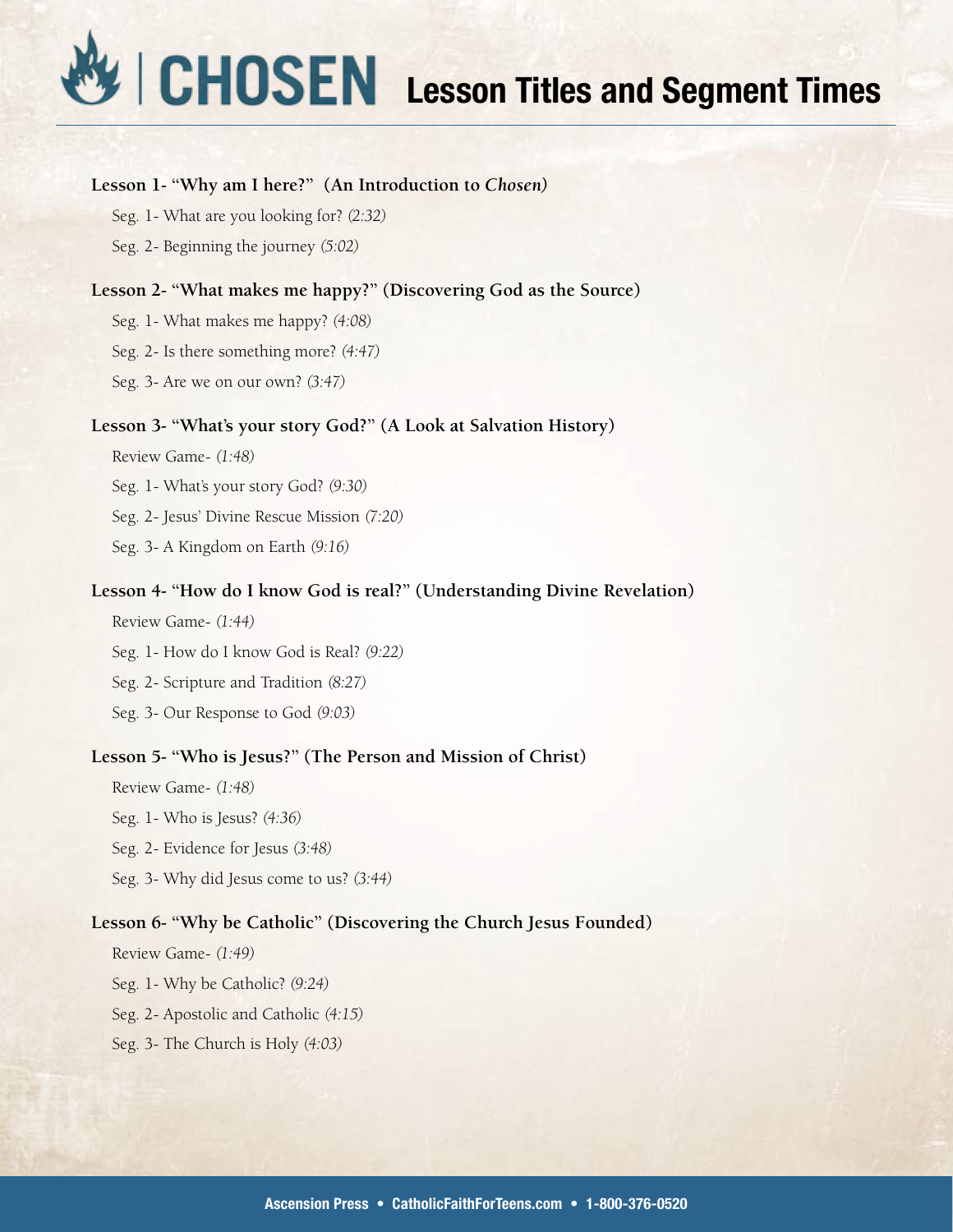### **Lesson 7- "Where am I going?" (A Look at the Four Last Things)**

Review Game- *(1:48)* Seg. 1- Where am I going? *(15:09)* Seg. 2- Heaven and Hell *(9:56)* Seg. 3- Purgatory *(5:09)*

# **Lesson 8- "How do I get there?" (The Power and Purpose of the Sacraments)**

Review Game- *(1:48)*

Seg. 1- How do I get there? *(8:16)*

Seg. 2- What is a sacrament? *(6:01)*

Seg. 3- The seven sacraments *(9:06)*

## **Lesson 9- "When did my journey begin? (Baptism, Your Initiation into God's Family)**

Review Game- *(1:47)*

Seg. 1- When did my journey begin? *(4:19)*

Seg. 2- What is Baptism *(2:46)*

Seg. 3- The Symbols of Baptism *(3:40)*

#### **Lesson 10- "Why tell my sins to a priest?" (The Healing Power of Confession)**

Review Game- *(1:48)*

Seg. 1- Why tell my sins to a priest? *(6:04)*

Seg. 2- What is sin? *(5:17)*

Seg. 3- The power of Confession *(7:51)*

## **Lesson 11- "How does God help when it hurts?" (Anointing of the Sick and Redemptive Suffering)**

Review Game- *(1:47)* Seg. 1- How does God help when it hurts? *(8:15)*

Seg. 2- God is with us *(6:02)*

Seg. 3- The Anointing of the Sick *(6:21)*

# **Lesson 12- "Who is the Holy Spirit?" (Meeting the Third Person of the Trinity)**

Review Game- *(1:45)*

Seg. 1- Who is the Holy Spirit? *(6:23)*

Seg. 2- Our guide and map *(3:09)*

Seg. 3- The Holy Spirit in your life *(2:14)*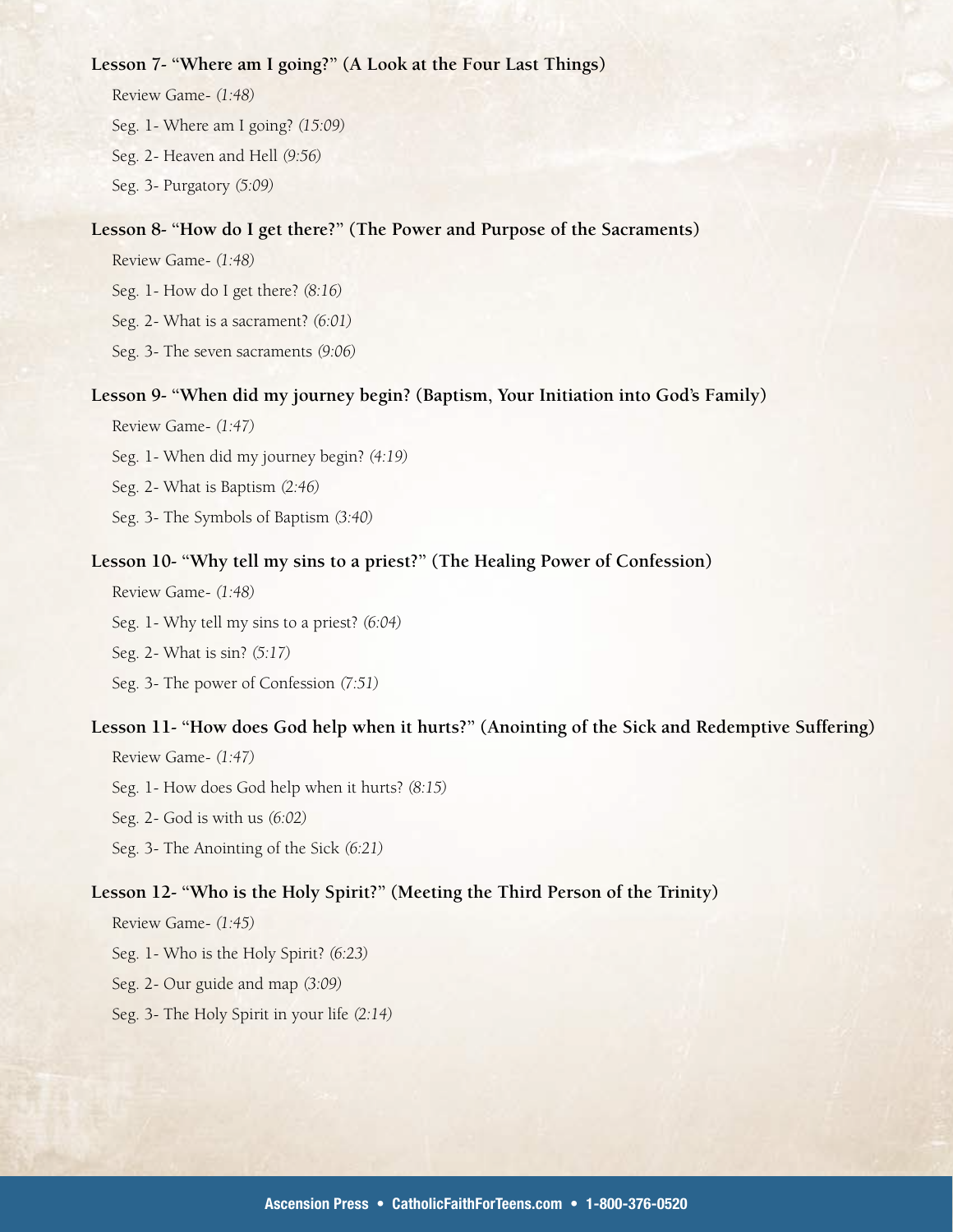## **Lesson 13- "What does the Holy Spirit do for me? (Gifts for the Journey)**

Review Game- (1:44)

Seg. 1- What does the Holy Spirit do for me? *(10:04)*

Seg. 2- Gifts of the Holy Spirit (part 2) *(5:38)*

Seg. 3- The 12 Fruits of the Holy Spirit *(6:41)*

## **Lesson 14- "Why have I been Chosen?" (Sealed and Sent in Confirmation)**

Review Game- *(1:45)*

Seg. 1- Why have I been Chosen? *(7:50)*

Seg. 2- The world needs you *(5:47)*

Seg. 3- What happens at Confirmation? *(5:39)*

## **Lesson 15- "Why do I have to go to Mass?" (Encountering Jesus in the Eucharist)**

Review Game- *(1:48)*

Seg. 1- Why do I have to go to Mass? *(13:32)*

Seg. 2- Walter's Story *(11:50)*

Seg. 3- Preparing for Mass *(6:14)*

#### **Lesson 16- "What does it mean to say, I do?" (Marriage, a Sign of God's Love)**

Review Game- *(1:45)*

Seg. 1- What does it mean to say, I do? *(8:19)*

Seg. 2- Tough questions *(5:57)*

Seg. 3- Free.Total.Faithful.Fruitful *(5:59)*

## **Lesson 17- "Who's Calling?" (Holy Orders and Vocational Discernment)**

Review Game- *(1:46)* Seg. 1- Who's Calling? *(11:03)*

Seg. 2- Questions about the Priesthood *(10:53)*

Seg. 3- Discerning God's plan for your life *(13:07)*

#### **Lesson 18- "Are you talking to me?" (Getting to Know God through Prayer)**

Review Game- *(1:47)*

Seg. 1- Are you talking to me? *(8:01)*

Seg. 2- How to pray *(Lectio Divina) (8:28)*

#### Seg. 3- What happens when I pray? *(7:41)*